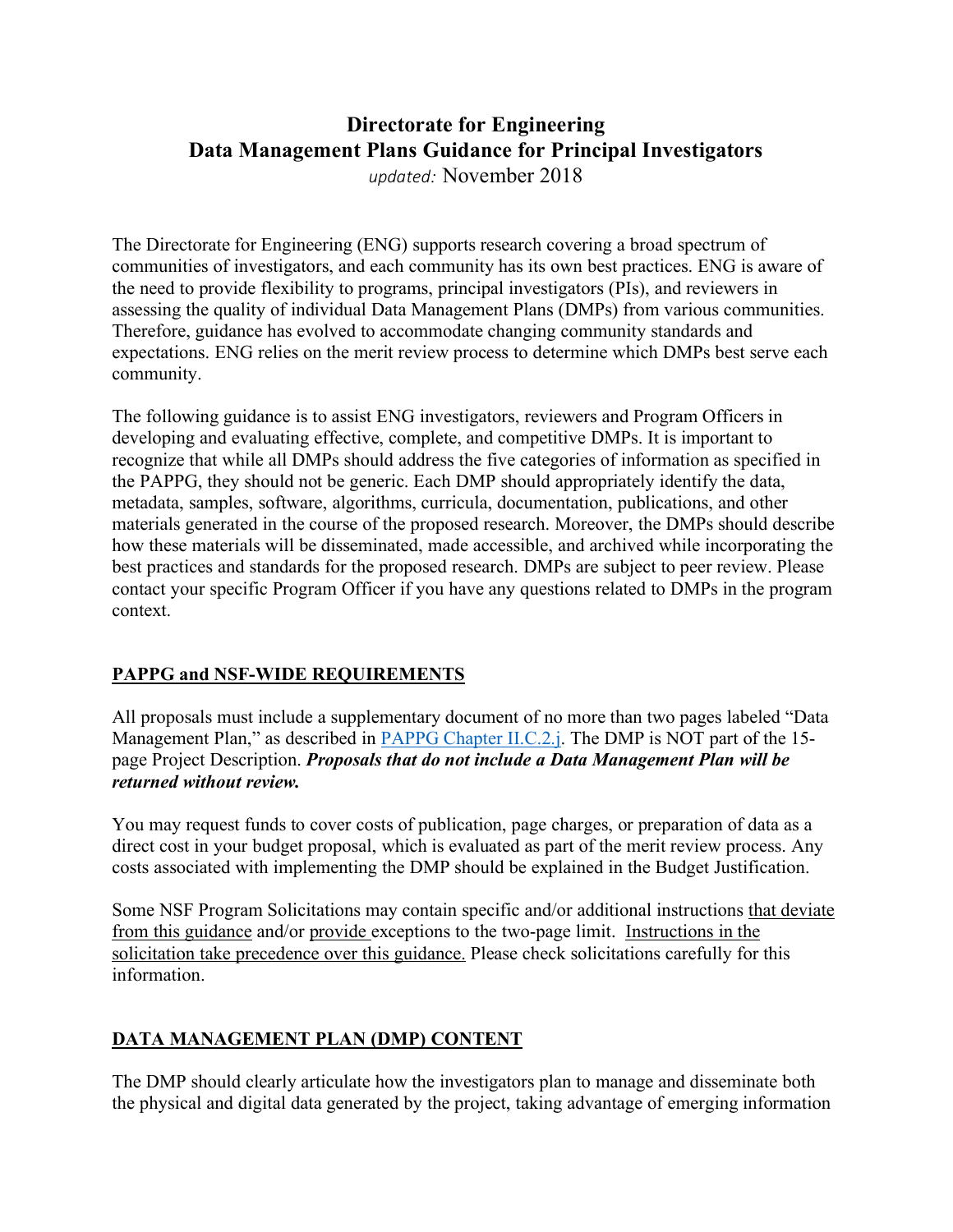technologies and cyberinfrastructure. **The plan must include sufficient detail for evaluation of its appropriateness and feasibility during merit review**. DMPs often include existing practices in the principal investigator's laboratory and the larger research community.

 In an effort to assist the ENG community in developing effective DMPs, the five essential components of the DMP are listed below along with numerous examples of the types of questions PIs should consider when constructing their proposed DMPs. It is important to note that, while it is not necessary to answer all of the specific sub-questions below, an effective DMP should clearly state how the PI(s) plan to address each of the five essential components listed here:

#### 1. Products of Research:

 What types of data (experimental, computational, or text-based), metadata, samples, physical collections, models, software, curriculum materials, and other materials will be collected and/or generated in the course of the project? The DMP should describe the expected types of data to be retained, managed, and shared, and the plans for doing so. What descriptions of the metadata are needed to make the actual data products useful and reproducible for the general researcher? For collaborative proposals, the DMP should describe the roles and responsibilities of all parties with respect to the management of data (including contingency plans for the departure of key personnel from the project) both during and after the grant cycle.

## 2. Data Formats and Standards:

 In what format and/or media will the data or products be stored (e.g., hardcopy notebook and/or instrument outputs, ASCII, html, jpeg or other formats)? Where data are stored in unusual or not generally accessible formats, how may the data be converted to more accessible formats or otherwise made available to interested parties? When existing standards are absent or deemed inadequate, this should be documented along with any proposed solutions or remedies. In general, solutions and remedies to providing data in an accessible format should be offered with minimal added cost.

## 3. Dissemination, Access and Sharing of Data:

 What specific dissemination approaches will be used to make data available and accessible to others, including any pertinent metadata needed to interpret the data? In this case, "available and accessible" refers to data that can be found and obtained without a personal request to the PI, for example by download from a public repository. What plans, if any, are in place for providing access to data, including websites maintained by the research group and contributions to public databases/repositories? For software or code developed as part of the project, include a description of how users can access the code (e.g., licensing, open source) and specific details of the hosting, distribution and dissemination plans. If maintenance of a website or database is the direct responsibility of the research group, what is the period of time the website or database is expected to be maintained? What are the practices or policies regarding the release of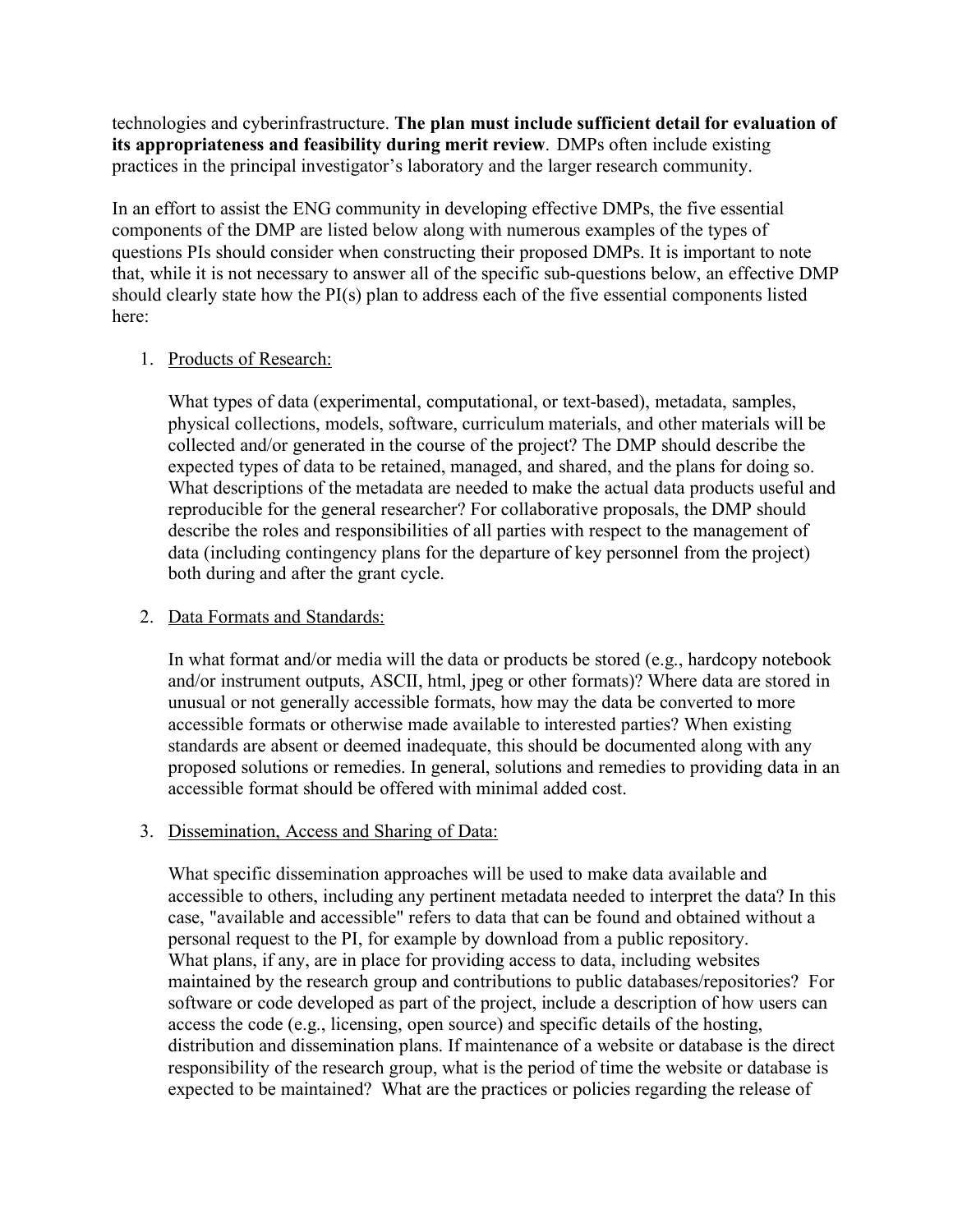data – for example, are they available before or after formal publication? What is the approximate duration of time that the data will be kept private? "Data sharing" refers to the release of data in response to a specific request from an interested party. What are the policies for data sharing, including, where applicable, provisions for protection of privacy, confidentiality, intellectual property, national security, or other rights or requirements? Research centers and major partnerships with industry or other user communities should also address how data are to be shared and managed with partners, center members, and other major stakeholders; publication delay policies (if applicable) should be clearly stated.

#### 4. Re-Use, Re-Distribution and Production of Derivatives:

What are your policies regarding the use of data provided via general access or sharing? For data to be deemed "re-usable," it must be accompanied by any metadata needed to reproduce the data, e.g., the means by which it was generated, detailed analytical and procedural information required to reproduce experimental results, and other pertinent metadata. Practices for appropriate protection of privacy, confidentiality, security, intellectual property, and other rights should be communicated. The rights and obligations of those who access, use, and share your data with others should also be clearly articulated. For example, if you plan to provide data and images on your website, will the website contain disclaimers or condition regarding the use of the data in other publications or products?

#### 5. Archiving of Data:

 When and how will data be archived and how will access be preserved over time? For example, will hardcopy logs, instrument outputs, and physical samples be stored in a location where there are safeguards against fire or water damage? Is there a plan to transfer digitized information to new storage media or devices as technological standards or practices change? Will there be an easily accessible index that documents where all archived data are stored and how they can be accessed? If the data will be archived by a third party, please refer to their preservation plans (if available). Where no data or sample repository exists for collected data or samples, metadata should be prepared and made publicly available over the Internet and the PI should employ alternative strategies for complying with the general philosophy of sharing research products and data as described above.

## **POST-AWARD MANAGEMENT**

above.<br> **POST-AWARD MANAGEMENT**<br>
After an award is made, the PI(s) must manage their data as described in the DMP and will be monitored primarily through the normal Annual and Final Report process and through evaluation of subsequent proposals. The NSF Guidance on Technical Reporting Requirements states that Annual and Final Reports should describe actions taken during the reporting period to bring a proposal's Data Management Plan to completion. While these reports are a critical mechanism for communication between the PI and the award's managing Program Officer, PI(s) are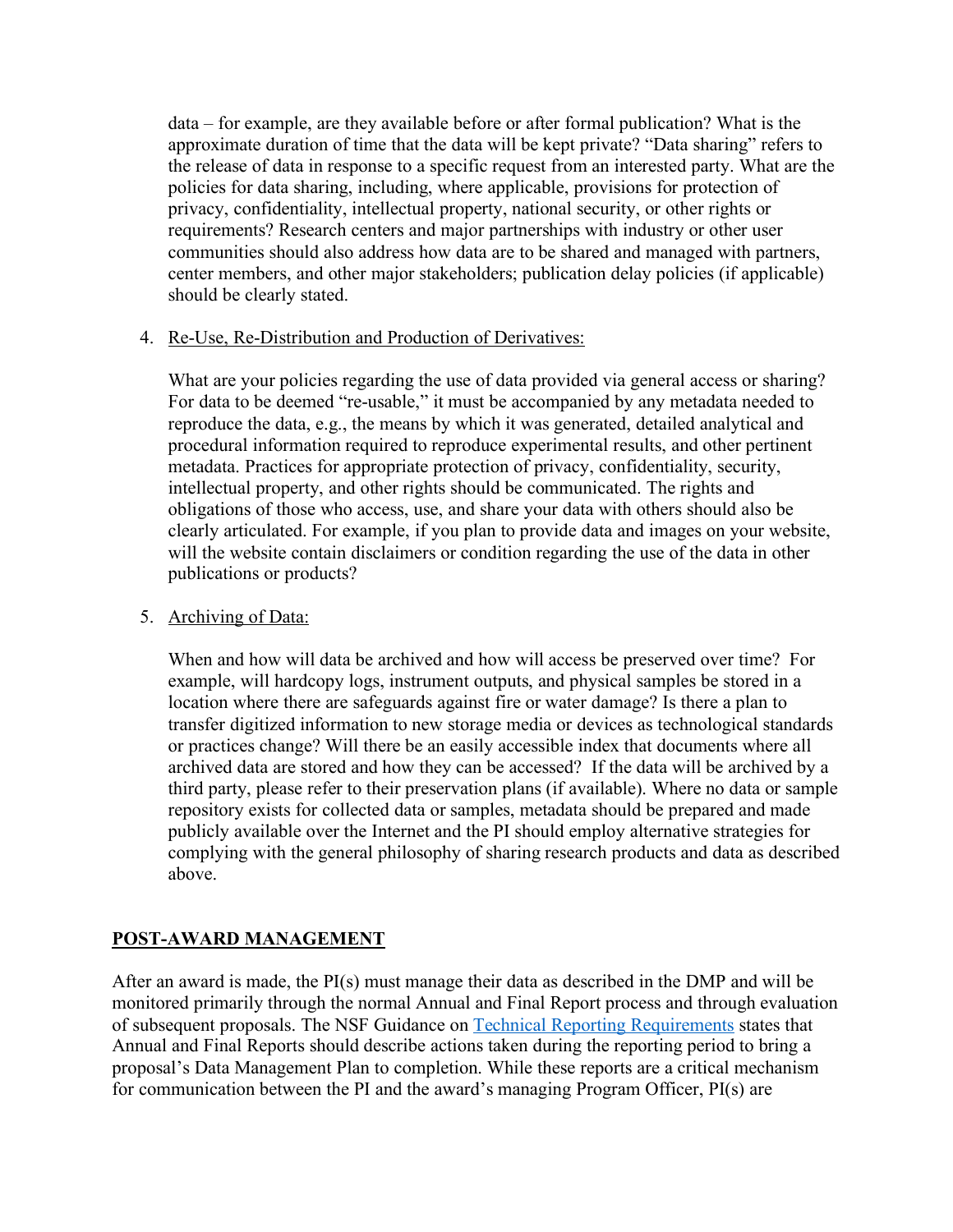encouraged to reach out to the cognizant Program Officer about changes to or difficulty implementing the proposed DMP.

 Annual Reports required for all NSF multi-year awards should include information about progress made in data management and sharing of research products (e.g., identifier or accession numbers for data sets, citations of relevant publications, conference proceedings, and other types of data sharing and dissemination). These activities may be documented under Accomplishments, as Major Activites, Other Achievements, or in response to how the results have been disseminated, as appropriate. NSF encourages investigators to employ persistent identifiers for all research products (where these exist) as a long-lasting reference to digital resources. URLs for archived metadata and data may be included in the section entitled "Products-Websites."

 Final Reports should describe the implementation of the DMP and include any changes from the original DMP. The Final Report should clearly describe the following information:

- The data produced during the award period,
- The data that will be retained after the award expires,
- • How the data will be disseminated along with verification that data will be accessible or made available for sharing,
- The format (including reference to any and all pertinent metadata) that will be used to make the data available and usable by others; and
- Where the data generated by the project have been deposited/are being stored for long-term public access

 Final Reports must document compliance or explain why it did not occur. In cases where the Final Report is due before the required date of sample or data submission, the PI must report submission of metadata and plans for final submission. The PI should notify the cognizant Program Officer by e-mail after final data and/or sample submission has occurred, even if this is after the expiration date of the award.

Subsequent Proposals submitted by the PI(s) to NSF will be partially evaluated on the implementation of the DMPs from previous awards. As described in the **PAPPG Part I Section** II.C.2.d.iii, data management outcomes must be reported in the section "Results from Prior NSF Support" of future proposals.

## **RESOURCES**

 There are many sites that provide specific guidance on data management practices. The following list is neither exhaustive nor intended to endorse these particular resources. These provide an entry point for assistance:

- Journals and data repositories may have specific formatting and metadata requirements for data publishing or archival deposit.
- • Professional and scholarly societies may provide guidance for the community.